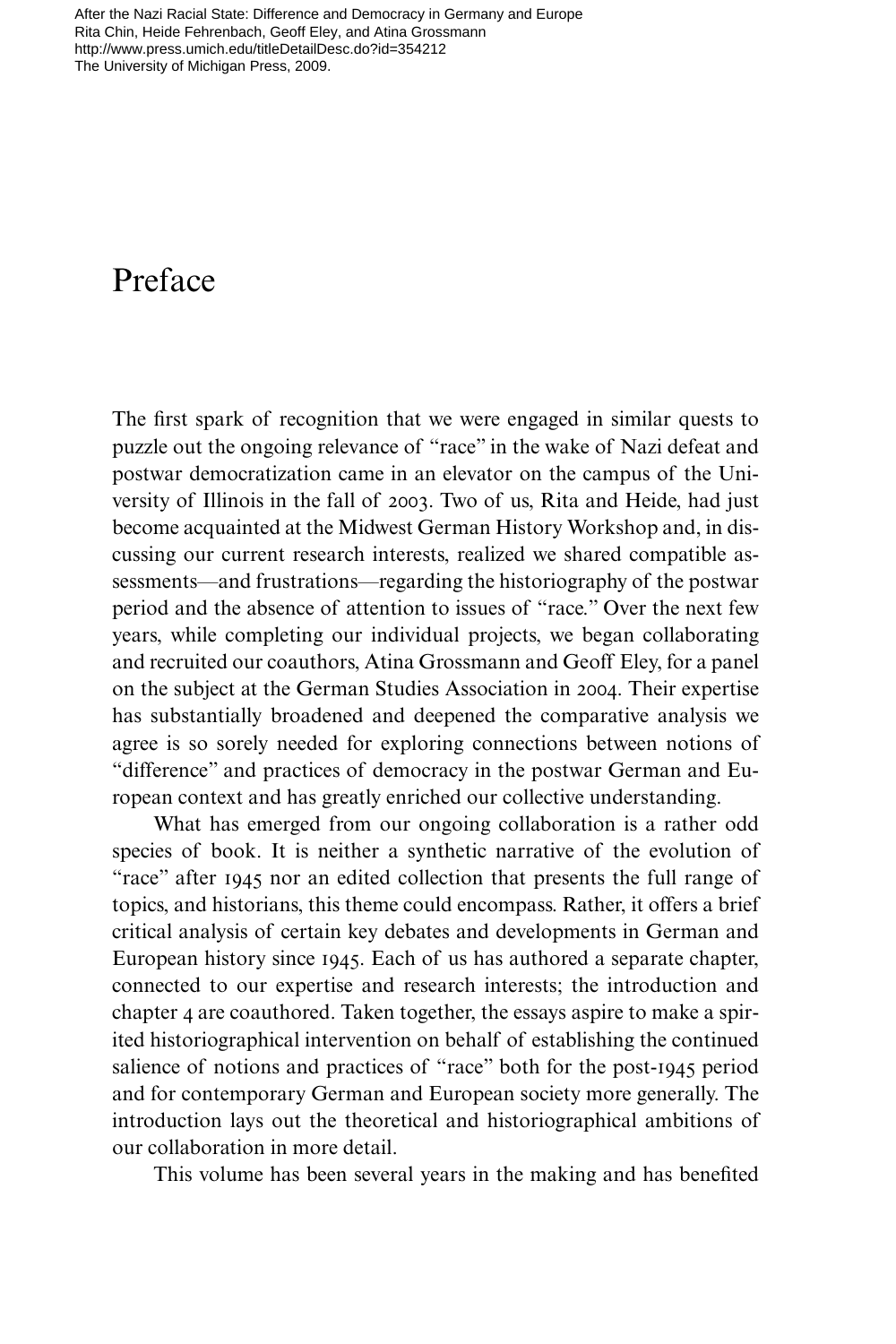After the Nazi Racial State: Difference and Democracy in Germany and Europe Rita Chin, Heide Fehrenbach, Geoff Eley, and Atina Grossmann http://www.press.umich.edu/titleDetailDesc.do?id=354212 The University of Michigan Press, 2009.

## vi Preface

from the generous support of various institutions and individuals. We acknowledge the University of Michigan's Department of History, Department of German Studies, Institute for the Humanities, and in particular, Center for European Studies, which provided the funds and support for a daylong workshop in February 2006. This event served as a forum for the four of us to present our chapters publicly and was instrumental in helping us tighten our arguments, both in individual chapters and in the volume as a whole. We wish to thank Charlie Bright, Kathleen Canning, Matthew Countryman, Shirli Gilbert, Kali Israel, Kader Konuk, Damani Partridge, Roberta Pergher, and Geneviève Zubrzycki for their contributions to the workshop, as well as other Michigan colleagues and graduate students whose energetic participation from the audience went a long way to making the event such a rich intellectual experience. The authors would also like to thank Claudia Koonz for her helpful comments early in the project, and more recently Frank Biess and an anonymous reader for the Press for the useful criticisms and thought-provoking questions they offered on the manuscript as a whole.

In addition, Rita Chin and Heide Fehrenbach are grateful to the Woodrow Wilson International Center for Scholars and the John Simon Guggenheim Memorial Foundation, respectively, for the fellowships during the 2007–2008 academic year that allowed them to complete this book project and begin work on others. They also acknowledge Robert Moeller and Uta Poiger for helpful criticisms and comments on the Introduction. Rita Chin thanks Kathleen Canning, Jay Cook, Alex Stern, and the members of the German Women's History Group in New York for reading and providing incisive critiques of Chapter 3. Geoff Eley is especially grateful to Mica Nava and David Feldman, who at the final stage of writing Chapter 5, challenged him to clarify his arguments. For similar intellectual help, he is also indebted to innumerable friends and colleagues, but especially Charlie Bright, Kathleen Canning, Joshua Cole, Jessica Dubow, Paul Kramer, Gina Morantz-Sanchez, Sonya Rose, Bill Schwarz, Todd Shepard, Miriam Ticktin, and Geneviève Zubrzycki.